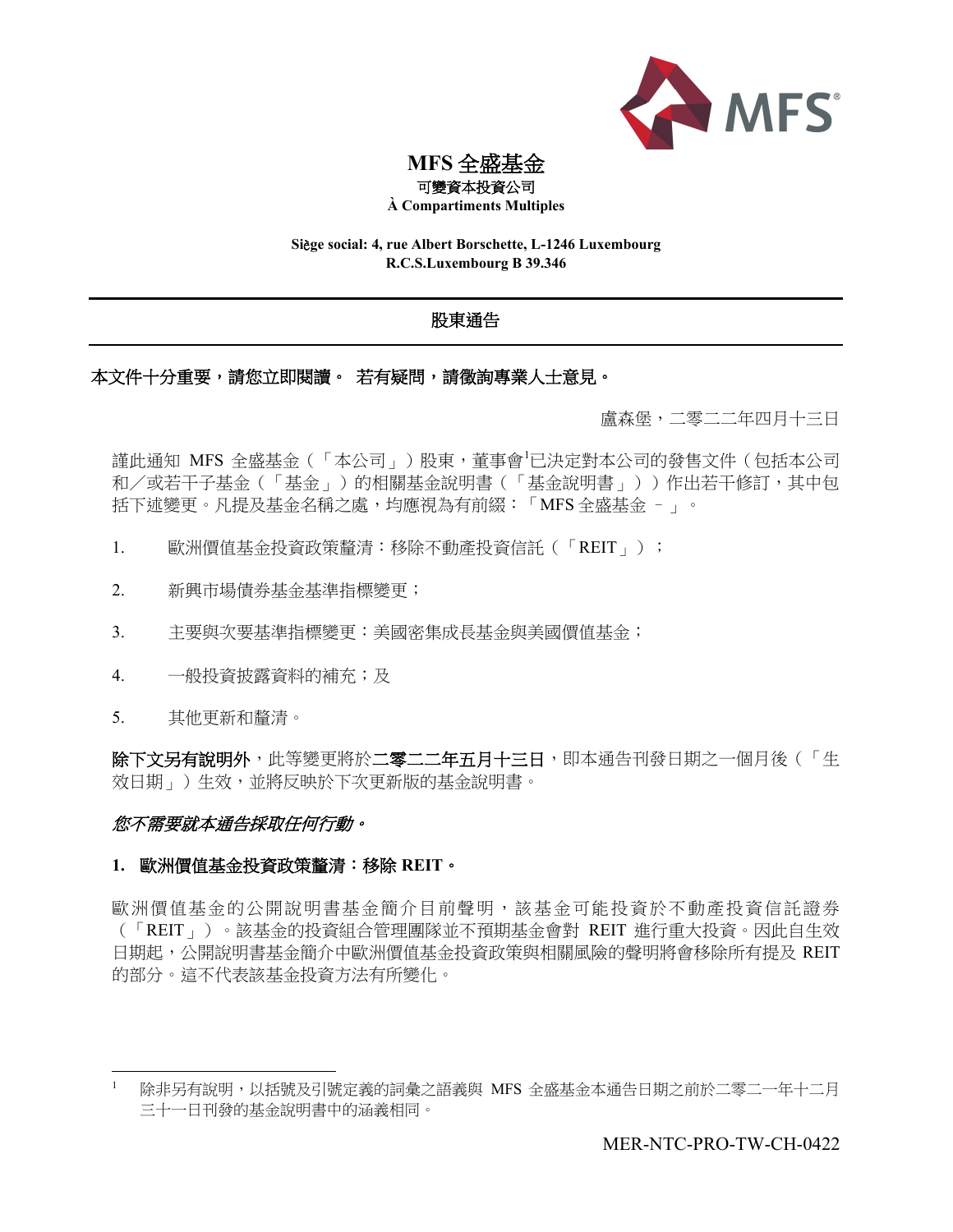### **2.** 新興市場債券基金基準指標變更。

新興市場債券基金目前使用摩根大通新興市場債券環球指數(美元)作為基準指數,基金聲明書 指出僅用於比較績效。自生效日期起,基準指標將變更為摩根大通新興市場債券環球多元化指數 (美元)。投資組合管理團隊認為,新基準指標更多元的性質更貼合該基金的投資方法。

新興市場債券基金的基金簡介中,所有提及新興市場債券基金基準指標的部分將會更新。該基金 披露資料的其他方面將保持不變。基金將持續只將其基準指標用於比較績效。

#### **3.** 主要與次要基準指標變更:美國密集成長基金與美國價值基金。

目前美國密集成長基金的主要基準指標是羅素®1000 成長指數(美元),而美國價值基金的主要 基準指標是羅素®1000 價值指數(美元)。這些基金的次要基準指標都是標準普爾 500 指數(美 元)。

自生效日期起,這兩檔基金的主要和次要指標都將變更為目前指數的「淨總報酬」版本。這兩檔 基金變更後的基準指標如下:

美國密集成長基金

美國價值基金

基金 新的主要基準指標 新的次要基準指標

| 羅素 1000®成長淨總報酬指數         |  |
|--------------------------|--|
| (美元)                     |  |
| 羅素 1000®價值淨總報酬指數<br>(美元) |  |

| 標準普爾 500 淨總報酬指數 |
|-----------------|
| (美元)            |
| 標準普爾 500 淨總報酬指數 |
| (美元)            |

各檔基金新的主次要基準指標都與既有的基準指標相同,只是新的基準指標反映了股息預扣稅的 扣除(即為「淨」報酬)。變更基準指標是因為這些基金與特定投資相關的報酬被扣除了股息預 扣稅。因此,投資經理認為新的基準指標更能貼合這些基金的投資環境,並提供更適當的績效比 較。基金將持續只將這些基準指標用於比較績效之目的。這些變更不反映基金投資管理方法的任 何變更。

#### **4.** 一般投資披露資料的補充

特殊目的收購工具(「*SPAC*」):披露資料將新增於「有關投資政策及工具的一般資料」與「投 資政策及風險 – 風險因素」中,聲明基金可能投資 SPAC,並提供有關 SPAC 特色與風險之資訊。 各檔基金投資於 SPAC 的淨資產將不會超過 10%。

此外,將在「投資政策及風險 – 風險因素」中增加或補充以下項目的披露資料:

- 債務市場風險
- 新興市場證券風險
- 股權市場風險
- 地區集中風險 可變利益實體
- 地區集中風險 歐洲
- 利率風險
- 投資經理業務延續風險
- 投資選擇風險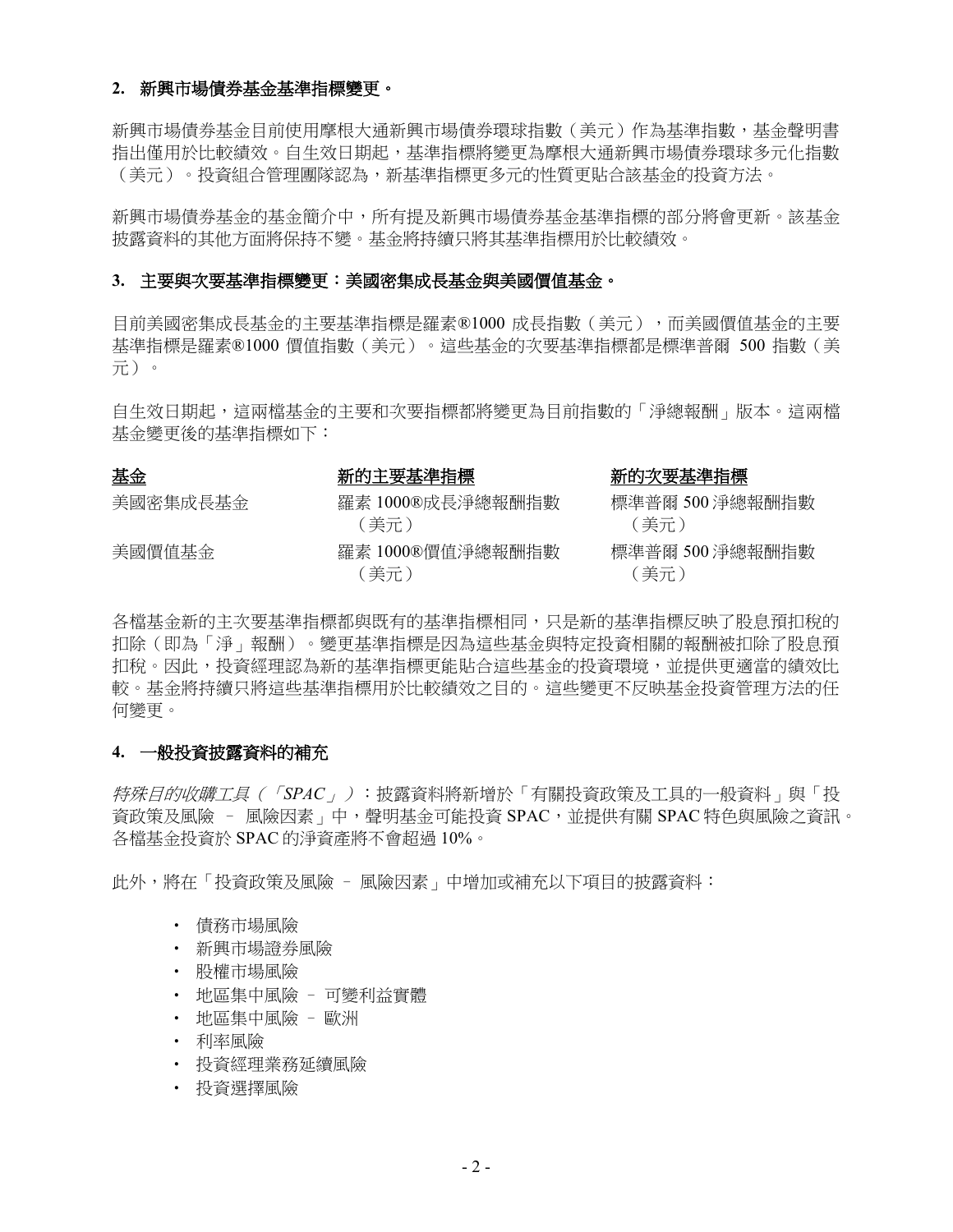- 大股東風險
- 抵押擔保證券風險
- 公共衛生風險
- 不動產相關投資風險
- 稅務風險

# **5** 其他更新和釐清。

*營運披露*:額外披露資料將新增於「其他實用資料 - 如何購買股份 - ,指明帳戶間轉讓持股之指 令的正確形式。具體而言,基金說明書將聲明,轉讓指令必須包含轉讓人和受讓人雙方帳戶的完 整註冊詳細資訊。此外,「其他實用資料 – 如何贖回股份」和「– 如何交換股份」中的披露資 料也將會補充,釐清以電話下達指令必須遵守某些條件與交易限制。

利益衝突:額外披露資料將新增於「其他實用資料 – 利益衝突」,以補充管理公司與存託機構 (State Street Bank International GmbH 盧森堡分行)所適用之利益衝突的描述,以及為緩解此類衝 突所採取的政策、程序和其他措施。

法國主要當地代理人:「其他實用資料 - 主要當地代理人」中的披露資料將會更新,聲明基金於 法國的主要當地代理人為 State Street Bank International GmbH 巴黎分行。此項變更已於二零二二 年四月十一日生效。

雜項:「其他實用資料 - 投資經理 - 投資組合交易和經紀佣金」中的披露資料將會更新,針對 投資經理負擔經紀商提供研究之成本這個做法提供更詳細的資訊。「其他實用資料 – 金融仲介」 中的披露資料也將會更新,針對投資經理支付金融仲介薪酬一事提供更詳細的資訊。投資經理在 這些方面的實際做法並無變化。

# 一般說明

自本通告日期至生效日期期間,股東可免費贖回其股份,無須支付任何適用贖回費;但任何適用 後期收費(例如或有遞延銷售費,亦稱為「CDSC」)仍適用。您的仲介可能會另行收取處理費。

本公司註冊辦事處備有反映上述所有變更的更新版基金說明書(以及基金財務報告和公司章程) 供投資者索取, 地址是 49, Avenue J.F.Kennedy, c/o State Street Bank International GmbH, Luxembourg Branch, L-1855 Luxembourg, Grand-Duchy of Luxembourg,  $\overrightarrow{\mathcal{R}}$  4, rue Albert Borschette, L-1246, Luxembourg。

董事對本通告內容之準確性負責。

承董事會命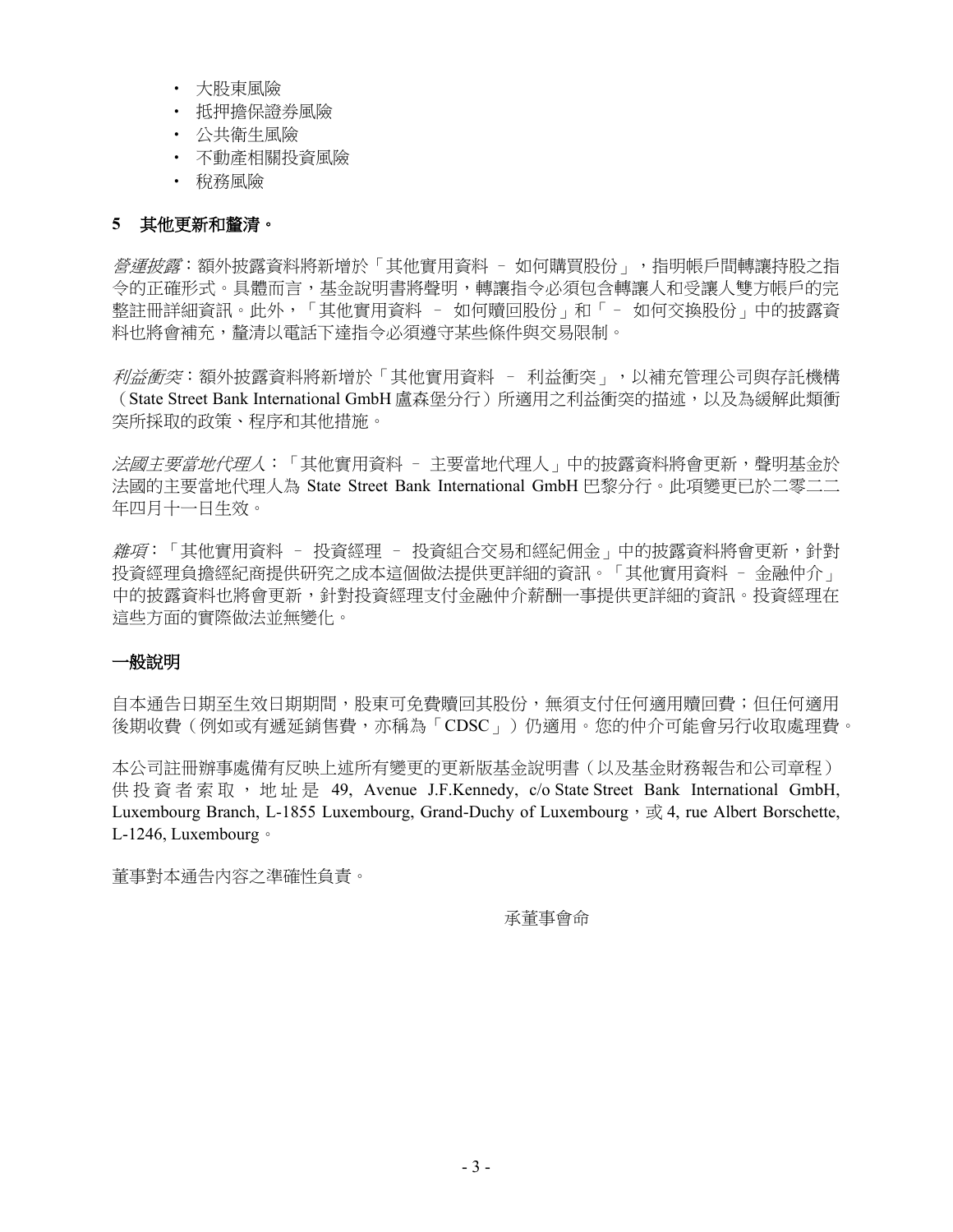

### **MFS MERIDIAN FUNDS Société d'Investissement à Capital Variable À Compartiments Multiples**

**Siège social: 4, rue Albert Borschette, L-1246 Luxembourg R.C.S. Luxembourg B 39.346**

# **NOTICE TO SHAREHOLDERS**

# **THIS DOCUMENT IS IMPORTANT AND REQUIRES YOUR IMMEDIATE ATTENTION. IF IN DOUBT, PLEASE SEEK PROFESSIONAL ADVICE.**

Luxembourg, 13 April 2022

Notice is hereby given to the shareholders of MFS Meridian Funds (the "Company") that the Board of Directors<sup>[1](#page-3-0)</sup> has resolved to make certain changes to the Company's offering documents, including the prospectus (the "Prospectus") which relate to the Company and/or certain sub-funds (the "Funds"), including the changes described below. Any reference to a Fund name shall be preceded with "MFS Meridian Funds –".

- 1. European Value Fund investment policy clarification: remove real estate investment trusts ("REITs");
- 2. Benchmark change for Emerging Markets Debt Fund;
- 3. Primary and secondary benchmark changes: U.S. Concentrated Growth Fund and U.S. Value Fund;
- 4. General investment disclosure enhancements; and
- 5. Other updates and clarifications.

**Except as specified below,** these changes will be effective on **13 May 2022**, one month following the date of this Notice (the "Effective Date") and will be reflected in the next update of the Prospectus.

#### *You are not required to take any action in respect of this Notice.*

# **1. European Value Fund investment policy clarification: remove REITs.**

The Prospectus Fund Profile of the European Value Fund currently states that the Fund may invest in securities of real estate investment trusts ("REITs"). The portfolio management team of the Fund does not expect that the Fund will invest in REITs to a material degree. Accordingly, as of the Effective Date all references to REITs will be removed from the statement of the European Value Fund's investment

<span id="page-3-0"></span><sup>1</sup> Capitalized terms, unless otherwise defined, shall have the same meaning given in the Prospectus of MFS Meridian Funds dated 31 December 2021, prior to the date of this Notice.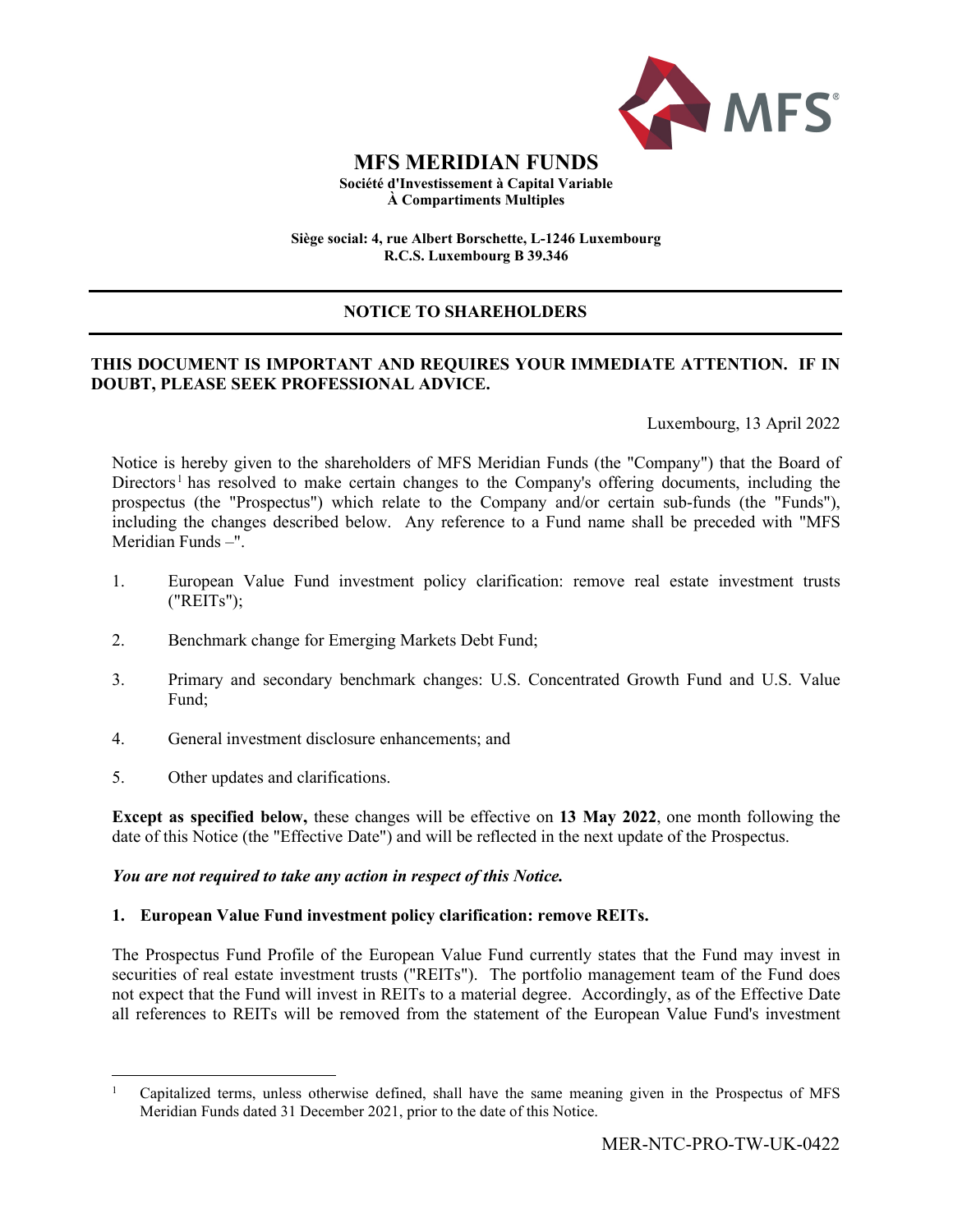policies and related risks in the Prospectus Fund Profile. This does not represent a change to the Fund's investment approach.

### **2. Benchmark change for Emerging Markets Debt Fund.**

The Emerging Markets Debt Fund currently uses the JPMorgan Emerging Markets Bond Global Index (USD) as its benchmark index, which is indicated in the Prospectus for performance comparison only. As of the Effective Date, the benchmark will change to the JPMorgan Emerging Markets Bond Global Diversified Index (USD). The portfolio management team believes that the more diversified nature of the new benchmark better aligns with the Fund's investment approach.

References to the benchmark of the Emerging Markets Debt Fund will be updated throughout the Fund Profile of the Emerging Markets Debt Fund. No other aspect of the Fund's disclosure is changing. The Fund will continue to use its benchmark for performance comparison only.

#### **3. Primary and secondary benchmark changes: U.S. Concentrated Growth Fund and U.S. Value Fund.**

Currently the primary benchmark of the U.S. Concentrated Growth Fund is the Russell® 1000 Growth Index (USD), and the primary benchmark of the U.S. Value Fund is the Russell® 1000 Value Index (USD). The secondary benchmark of each of the two Funds is the Standard & Poor's 500 Index (USD).

As of the Effective Date, the primary and secondary benchmark of each of the two Funds will change to the "Net Total Return" version of their current indices. Following this change, the benchmarks of the three Funds will be as follows:

| <b>Fund</b>                      | <b>New Primary Benchmark</b>               | <b>New Secondary Benchmark</b>              |
|----------------------------------|--------------------------------------------|---------------------------------------------|
| U.S. Concentrated Growth<br>Fund | Russell 1000® Growth Net TR<br>Index (USD) | Standard & Poor's 500 Net TR<br>Index (USD) |
| U.S. Value Fund                  | Russell 1000® Value Net TR<br>Index (USD)  | Standard & Poor's 500 Net TR<br>Index (USD) |

The new primary and secondary benchmarks for each Fund are identical to the existing benchmarks, except that the new benchmarks reflect the deduction (i.e., are "net") of dividend withholding taxes. The benchmarks are being changed because the Funds also experience the deduction of dividend withholding taxes from their returns with respect to certain investments. Accordingly, the Investment Manager believes the new benchmarks align more closely with the Funds' investing environment and offer a more appropriate performance comparison. The benchmarks will continue to be indicated for performance comparison purposes only. These changes do not reflect any change to the investment management approach of the Funds.

#### **4. General investment disclosure enhancements**

*Special Purpose Acquisition Vehicles ("SPACs")* – Disclosure will be added under "General Information Regarding Investment Policies and Instruments" and "Investment Policies and Risks – Risk Factors" to state that the Funds may invest in SPACs, and to provide information about the characteristics and risks of SPACs. Each Fund will not invest more than 10% of net assets in SPACs.

In addition, disclosure will be added or enhanced with respect to the following items under "Investment Policies and Risks – Risk Factors":

• Debt Market Risk